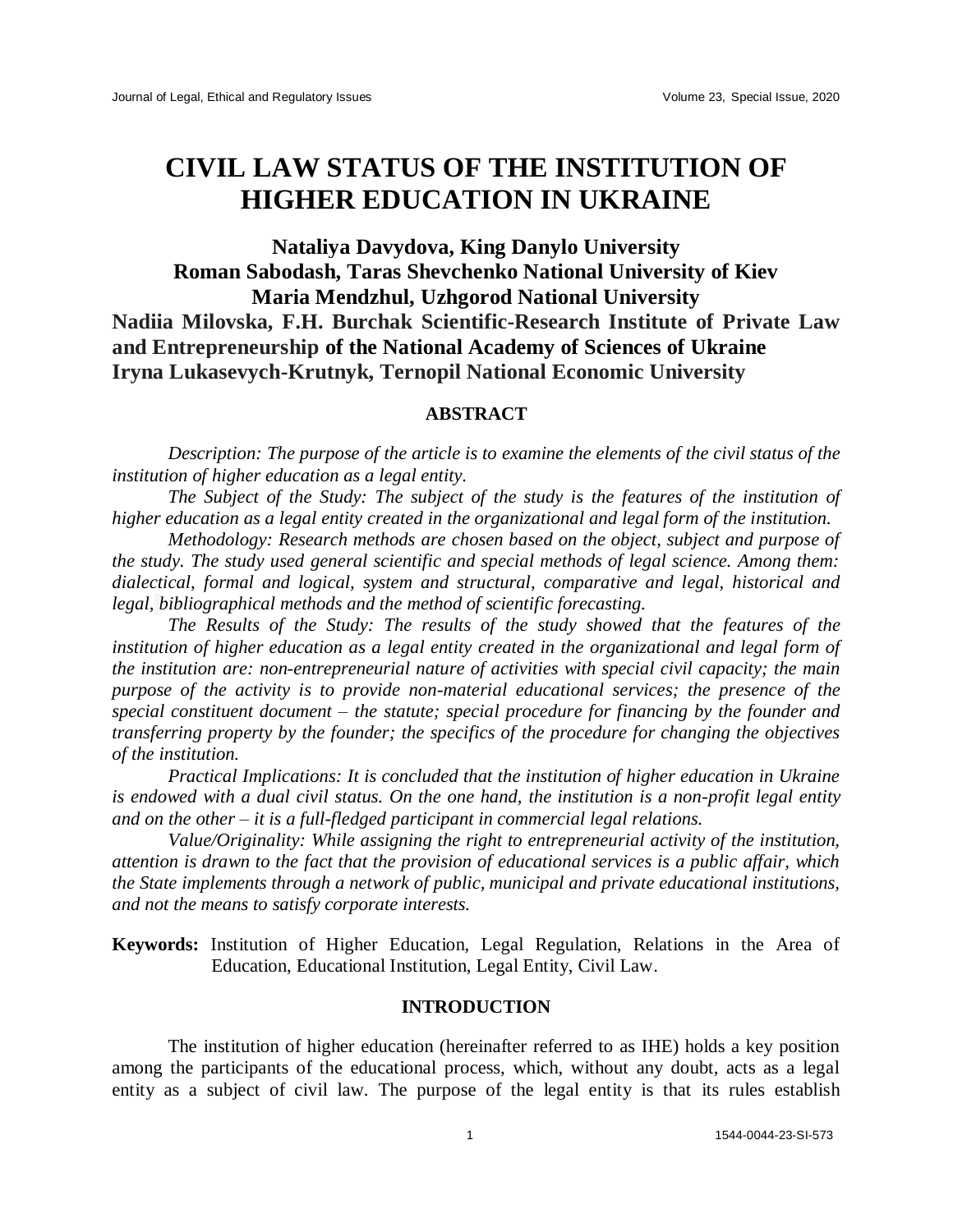organizational, structural, property, functional unity of the subject of law, the boundaries of its legal status, forms and procedures for its implementation, the order of establishment, reorganization and dissolution of legal entities, as well as a number of other regulations that determine the legal status of organizations as legal entities (Krasavchikov, 2005).

The institution of a legal entity performs several important functions. Firstly, this institution carries out the process of blending of capital, which makes it possible to implement projects that are inaccessible to individuals. Secondly, the institution of legal entity is also used to formalize various types of collective interests not only in the property sphere. In particular, legal entities operate for the purpose of education, religion, etc. (Kulagin, 1997).

The legislation of Ukraine stipulates that educational institutions of all levels have the status of legal entities: pre-school educational institutions (Article 15 of the Law of Ukraine *"On Preschool Education"*), out-of-school educational institution (Article 12 of the Law of Ukraine "*On Out-of-School Education")* , general secondary education institution (Article 1 of the Law of Ukraine "*On Complete General Secondary Education*"), vocational and technical educational institution (Article 21 of the Law of Ukraine "*On Vocational and Technical Education"*)*,* IHE (Article 1 of the Law of Ukraine *"On Higher Education*").

#### **MATERIALS AND METHODS**

Scientific methods were chosen according to the goals, object and subject of research. In particular, general scientific methods (dialectical, formal and logical, system and structural, etc.), as well as special methods of scientific cognition (comparative and legal, historical and legal, etc.) were used. Thus, dialectical and historical research methods made it possible to determine the genesis of the civil status of an educational institution. System and structural method was used to clarify the elements of civil status of the institution of higher education. The application of the hermeneutic method made it possible to analyze the content of domestic legal acts, regulating the issue under consideration. Method of analyses and synthesis made it possible to study the necessary categorical and conceptual apparatus. Bibliographical method helped to examine the relevant scientific literature, in which the problem of civil status of the institution of higher education was highlighted. Formal and logical method was used to formulate theoretical provisions and conclusions concerning the legal capacity of the legal entity. The method of scientific forecasting was applied to make proposals on the improvement of some issues related to the civil status of the institution of higher education.

The scientific and theoretical basis for the article is provisions of the Civil Code of Ukraine and some other post-Soviet countries, Law of Ukraine "*On Higher Education*" and other laws, orders and decrees, regulating the issues related to the civil status of the institution of higher education, as well as scientific works on the general theory of State and law, comparative law, constitutional law, civil law and philosophy of law.

# **RESULTS AND DISCUSSION**

Par. 7, Part 1 of Art. 1 of the Law of Ukraine "*On Higher Education*" (Law of Ukraine, 2014) states that IHE is a separate type of institution, which is a legal entity of private or public law and operates in accordance with the issued license to conduct educational activities at certain levels of higher education, conducts scientific, scientific and technical , innovative and/or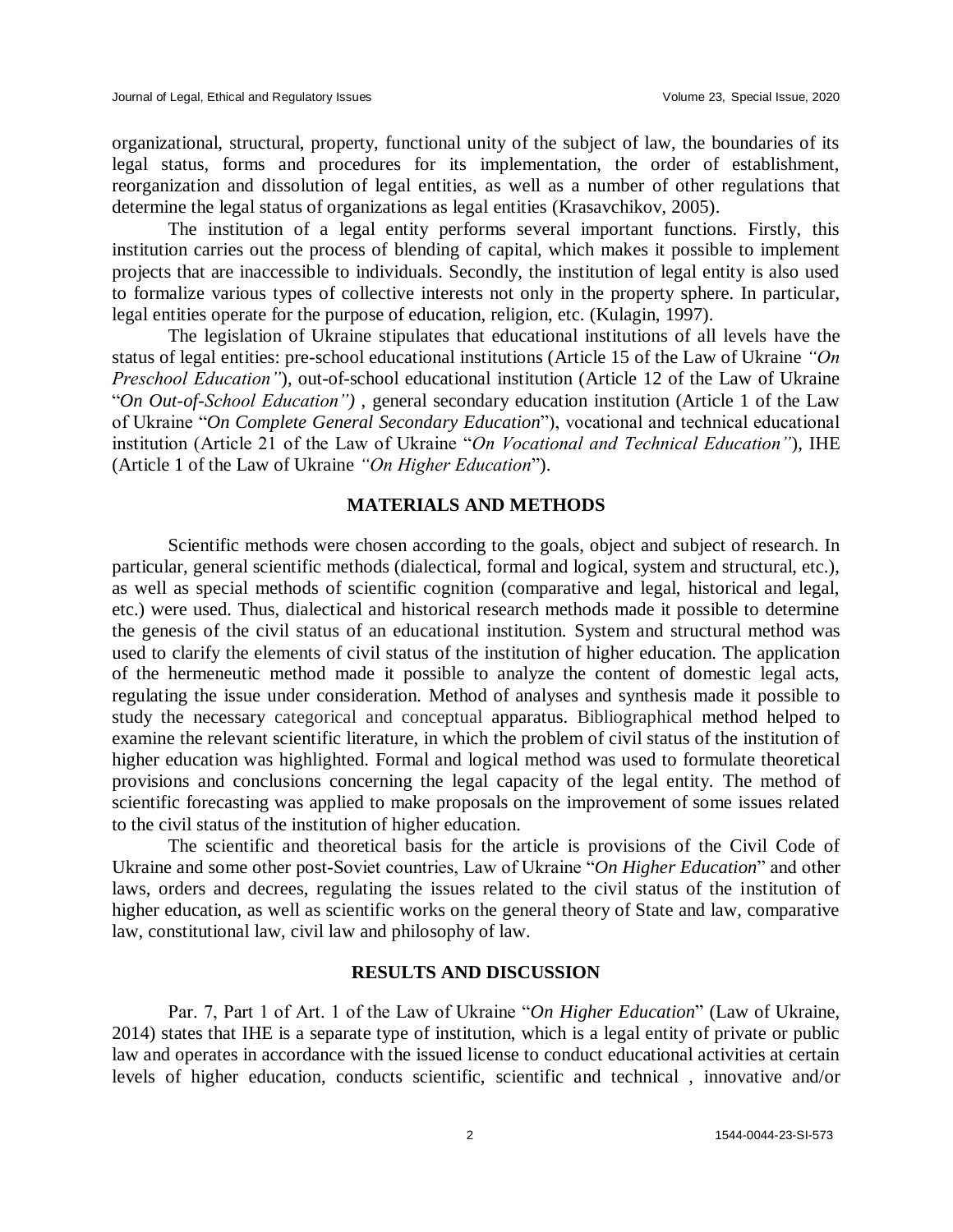methodical activity, provides the organization of educational process and acquisition of higher education, postgraduate education by individuals taking into account their vocations, interests and abilities.

An institution is an organization created by one or more persons (founders) who do not participate in its management, by combining (allocating) their property to achieve the goal set by the founders, at the expense of this property (Part 3 of Article 83 of the Civil Code of Ukraine) (Law of Ukraine, 2003). Kuznietsova (2012) proposes a similar definition: a private institution is an organization, the property of which is determined by the founder (founders) for the permanent service and for one or another purpose and the body is appointed to operate this property for its intended purpose. Various charitable foundations, educational institutions, libraries, museums, hospitals, non-profit organizations, etc. often operate in the form of institutions. Establishment of institutions for the purpose of treatment, education, management was already known to Roman law (stiftungen, fondations). These goals can go far beyond individual life, and serving such goals is a cherished human desire. In view of the above, it is natural to separate the service to these purposes from a particular physical subject, to give such service the character of devotion and duration. This can be achieved through the creation of the institution: the property is assigned and the bodies that will operate it for its intended purpose are determined for the permanent service of the purpose. The institution is an effective form of State implementation of its functions, especially in social sphere. An educational institution is a non-profit organization established by the owner to carry out educational activities in accordance with educational programs and State educational standards, which is funded by him in whole or in part (Maksymets, 2001).

The creation of a legal entity that does not intend to participate in the economy raises some doubts about its "*genetic value*" (Maksymets, 2001). It is obvious that the civil law structure of the institution differs from the classical structure of a legal entity. The regulation of relations on the establishment and operation of the institution was not the object of attention of the legislator in the early 20th century. According to Pokrovskii (2001) in the era, gripped by a common desire to free property from any attachment, the institutions, which chained property to one purpose forever, transfer it to a certain "*dead hand*" (main morte, Tote Hand), should have naturally been questionable. By creating an institution, the founder would dictate his (her) will to all future generations, restricting their freedom of activity.

A wonderful allegory for State institution was proposed by Kulagin (1997), who called it a "*legal mutant*", with the help of which the State performs a social function. Such an institution is a "*facade for the State*" that acts as an intermediary between the State and the individual who consumes educational services. Despite the negative characterization of the institution as a "*legal mutant*", the vast majority of modern post-Soviet scholars believe that the most acceptable organizational and legal form of State IHE is the institution, as it allows to concentrate efforts and resources on achieving socially significant educational goals, while retaining ownership of the founder to the property transferred to achieve this goal (Koroleva, 2006). The legal status of IHE as an institution is characterized by such a large set of special features, such a significant specificity of organizational and functional principles of activity, that Kurko (2010) considers it appropriate to adopt the Law of Ukraine "*On the Institution of Higher Education*".

The institution as an organizational and legal form of a legal entity has the following characteristics: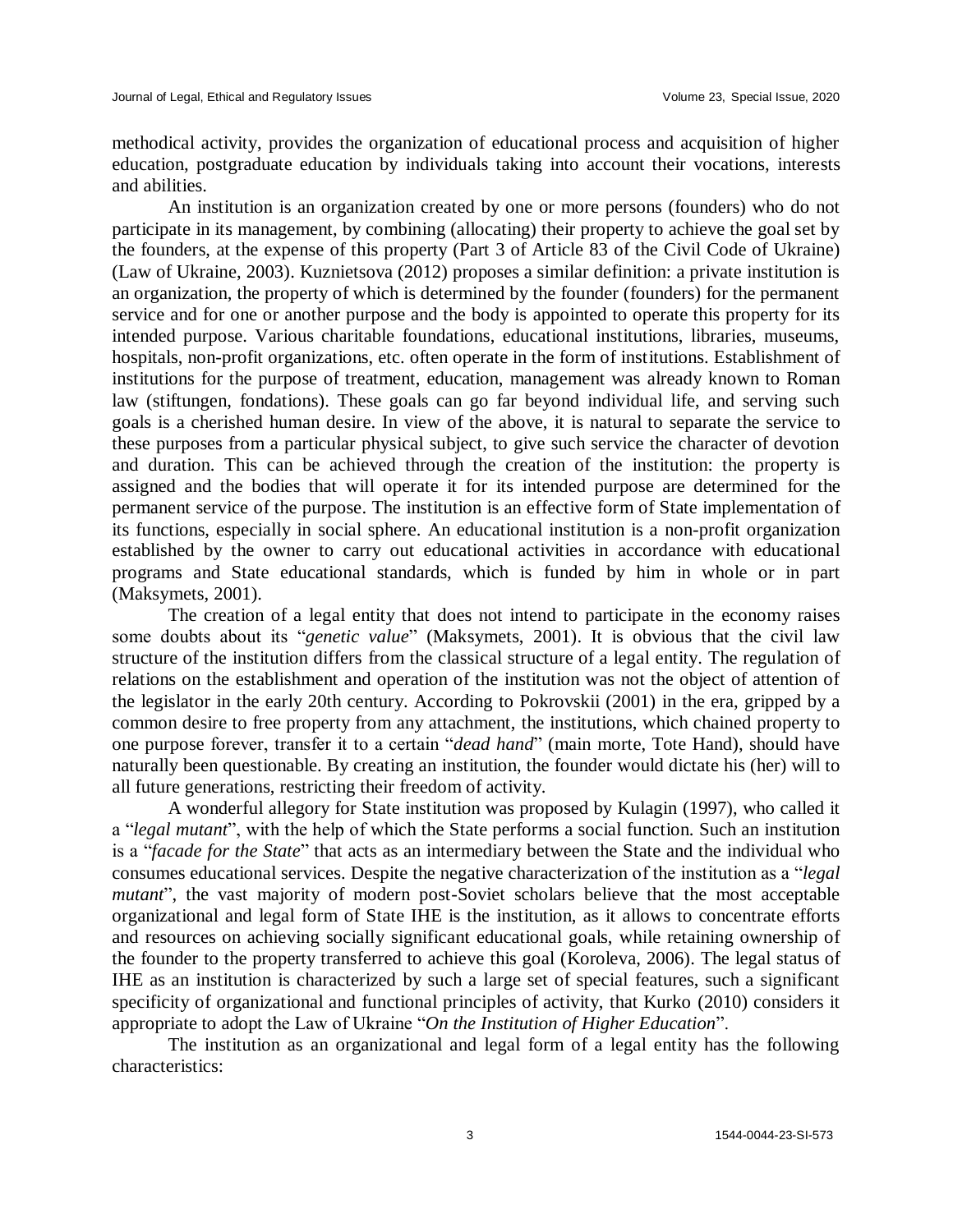- 1. Is a non-entrepreneurial legal entity;
- 2. Has a specific purpose of creation;
- 3. The constituent document is the charter;
- 4. Belongs to organizations that are not based on membership;
- 5. Fully or partially financed by the owner (founder);
- 6. Special procedure for the formation of property;
- 7. A special procedure for changing the objectives of the institution, as well as the structure of its bodies.

We consider it necessary to consider each of the above features separately. In some post-Soviet countries legal entities are divided into commercial and non-commercial ones (Art. 50 of the Civil Code of the Russian Federation, Art. 46 of the Civil Code of the Republic of Belarus, Art. 51 of the Civil Code of the Republic of Armenia, Art. 34 of the Civil Code of the Republic of Kazakhstan). Commercial entities are organizations, whose main purpose is to make a profit. Such legal entities are business associations, production cooperatives, and enterprises, regardless of ownership. Non-profit legal entities are those that are not created for profit, but for other purposes. Such non-profit legal entities are organizations, consumer cooperatives, foundations, etc. (Dzera et al., 2010). The Civil Code of Ukraine provides for the division of such legal entities as companies into entrepreneurial and non-entrepreneurial ones.

The purpose of the institution is determined by the founders. Depending on the area of activity, it can be the achievement of public goods: educational, scientific, cultural, charitable, etc. The purpose of free economic activity is to meet the intangible needs of the individual in intellectual, cultural and moral development by obtaining higher and postgraduate professional education; meeting the needs of society and the State in qualified specialists with higher education and scientific and pedagogical staff of higher qualification; organization and performing fundamental and applied scientific researches and other scientific and technical, research and development works (Kvanina, 2006). Even if the property of the IHE belongs to a private form of ownership, the main task is not to make a profit, but to transfer professional knowledge, skills and abilities from generation to generation, to spread, generalize and preserve the culture of society. Such features of private IHE as the focus on the achievement of public goods and the prohibition of the distribution of profits among the founders make it possible to distinguish paid educational activities from entrepreneurial ones (Karavaiev, 2006).

3. The institution acts on the basis of constituent documents, due to which it is externally separated from other institutions by the name, location, governing bodies, purpose of activity. Numerous bylaws, which adopted regulations and model statutes on various types of educational institutions, were passed. It should be noted that although the latter document is legally valid, it does not meet the requirements of the statute of the IHE established by the Law of Ukraine *"On Higher Education".*

The provisions of the statute of the IHE can be classified into two groups: those that are traditional for the constituent documents of most institutions, and those that are unique to the institution of higher education. The first group includes provisions on the full name, location, date of the decision on formation, the rights and responsibilities of the founders, the amount of authorized capital, powers of management, rights and responsibilities of the head, sources of funding, reporting and financial control, and the procedure for amending the charter, the procedure for reorganization and liquidation. The second group includes: regulations on the type of the IHE (university, academy, college); the concept of educational activities; the procedure for electing representatives to public self-government bodies; grounds for early termination of the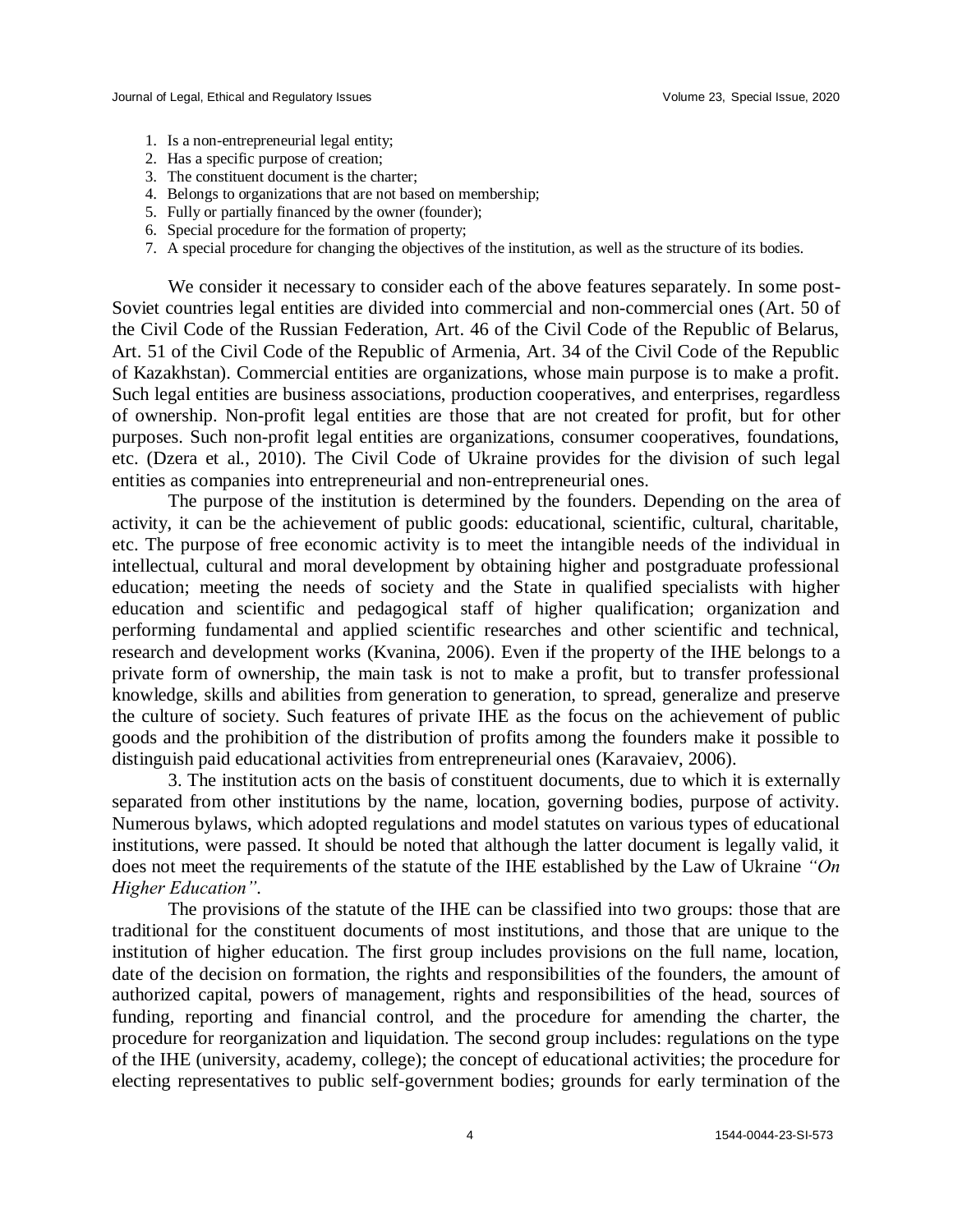contract with the head of the IHE and the head of the faculty and other provisions related to the peculiarities of the establishing and activity of the IHE.

The institution belongs to the organizations, the founders of which do not participate in the management, in contrast to the companies created by the association of persons (participants) who have the right to participate in this company. Thus, the institution does not have corporate relations between the founders. The relationship that arises between the institution and its founder is purely organizational in nature. It should be taken into account that private IHE are free to choose organizational and legal form of a legal entity. If, for example, a limited liability company is chosen to be the form, then corporate relations arise between the founders.

The institution is fully or partially financed by the owner (founder) according to the budget, which clearly states the items of expenditure and the amount allocated by the owner. Usually, the accounts of institutions are serviced only by the State Treasury of Ukraine. The Law of Ukraine "*On Higher Education*" expanded the property opportunities of the IHE and allowed to place the revenues in the territorial bodies of the central executive body in the area of treasury servicing of budget funds or in banking institutions (Par. 5, Part 2 of Article 36 of the Law).

The institution belongs to a group of organizations, to whose property the founder has the right of ownership, and the institution itself may have both the right of ownership and the right of operational management or economic management of the property provided by the founder.

The private owner transfers the property to the private institution on the right of ownership. The public owner transfers property to State and municipal IHE on the right of operative management or economic management which, i.e. they only have the right to own and use this property: houses, constructions, property complexes, equipment, other necessary property of consumer, social, cultural and other function, and also fixed on the right permanent use of land. It should be noted that the Civil Code of Ukraine does not contain provisions on the right of operational management and economic management, which causes many problems in practice.

A significant change in relation to the material and technical base of the IHE was the legal basis according to which the institution receives property. According to Part 1 of Art. 70 of the Law of Ukraine "*On Higher Education*" the founder assigns the IHE on the basis of economic management or transfers ownership of buildings, structures, property complexes, communications, equipment, vehicles and other property in order to ensure its statutory activities. In accordance with the abovementioned Law the property belonged to State and municipal IHE on the right of operative management. Replacing "*operational management*" with "*economic management*" is to some extent a revolutionary and positive innovation.

The norm of Part 1 of Art. 70 of the Law of Ukraine "*On Higher Education*" are progressive for two reasons. Firstly, there is the possibility of transferring property on the right of ownership by the founder of the IHE. Institutions are funded by the founding owners and usually receive a limited real right to the property provided to them and very few opportunities to participate independently in civil law (Sukhanov, 2002). The Ukrainian legislator has made every effort to bring the IHE closer to ordinary economic enterprises engaged in private entrepreneurial activity. Secondly, the right of economic management is closer to the right of ownership than the right of operational management. Replacement of the *"right of operational management*" with the "*right of economic management*" is significant, as the right of economic management is the proprietary right of a business entity that owns, uses and disposes of property assigned to it by the owner according to the Civil Code of Ukraine. The right of operative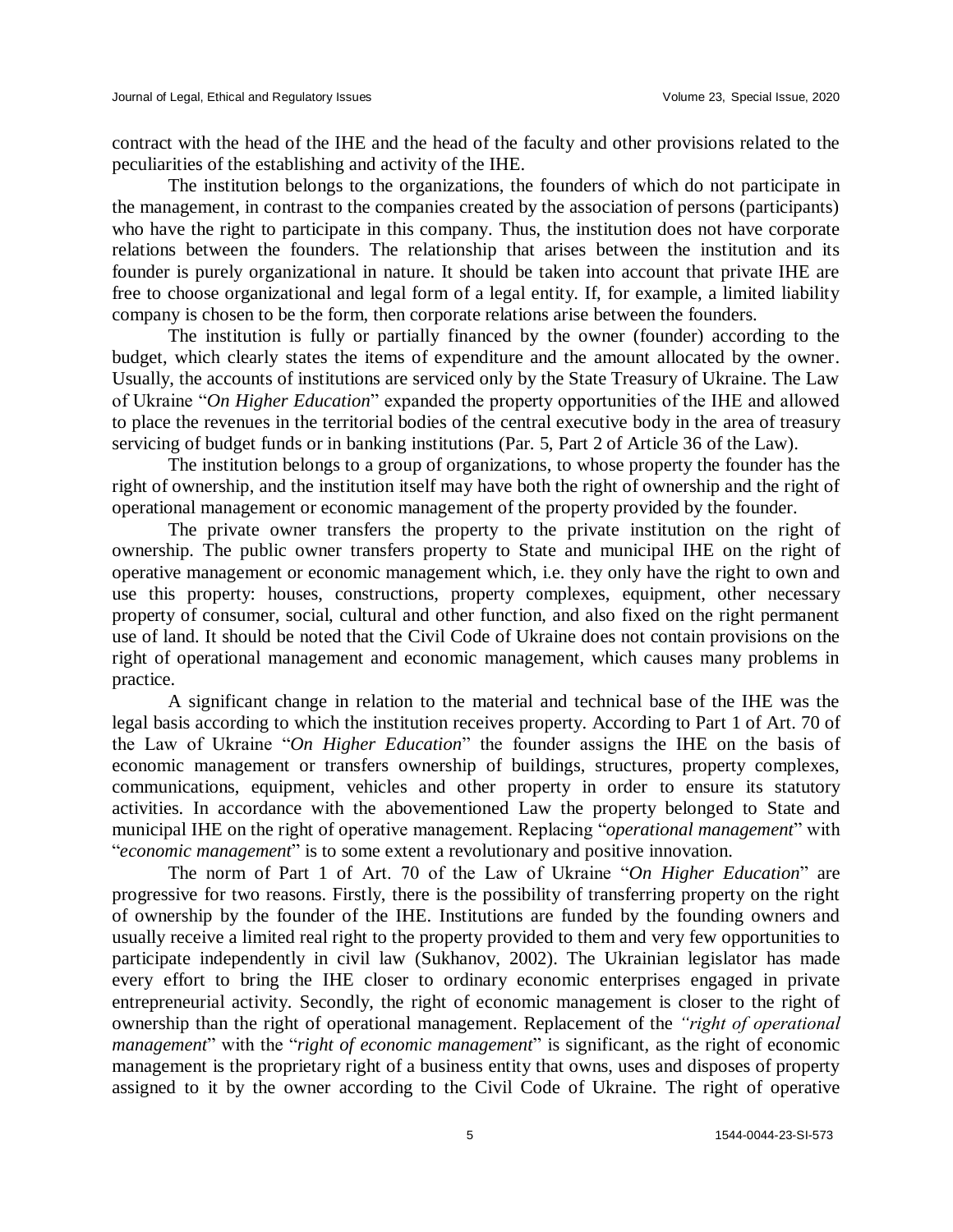management is the proprietary right of business entity, which owns, uses and disposes of the property assigned to it by the owner (authorized body) for non-commercial economic activity (Articles 136, 137 of the Civil Code of Ukraine). It can be concluded that according to the Law of Ukraine "*On Higher Education*" IHE are classified as business entities; they have the right to conduct financial, economic and other activities in accordance with the legislation and the statute of the IHE, which indicates the expansion of civil capacity of the IHE.

One of the legal characteristics of the organizational and legal form of the institution is the specifics of the objectives of its activities, as well as the structure of its bodies. If the implementation of the purpose of the institution has become impossible or it threatens the public interest, the relevant public authority may apply to the court to determine another purpose of the institution in consultation with the governing bodies of the institution (Part 1 of Article 103 of the Civil Code).

A comprehensive analysis of the civil status of the IHE as an institution depends on the solution of several important theoretical and practical issues. The first one: can the institution be engaged in entrepreneurial activity? The second one: does the legislator's recognition of the right to be engaged in entrepreneurial activity affect the nature of the institution's legal capacity?

The legal status of State and municipal IHE is of dual (dualistic) nature. They can combine the characteristics of non-profit institution and commercial enterprise. On the one hand, such institutions produce public good-free education, available for all citizens of Ukraine on an equal basis. However, on the other hand, the lack of funding by the State or territorial community for most state/municipal IHE has become traditional for the domestic turnover, which stimulates them to look for other sources of replenishment of their budget. Such IHE have their own revenues, received as payment for services provided in accordance with educational, scientific and educational-production activities, charitable contributions and grants in accordance with the decision made by the academic council of free economic zones.

There are two opposing positions on the issue of the possibility of free enterprise to be engaged in entrepreneurial activity. Astakhov (2011) gives a positive answer to this question: IHE is, on the one hand, a representative of the non-tradable sector of the economy-a non-profit institution, and on the other-a representative of commodity sector, whose activities, in fact, can be attributed to business. Sukhanov (2002) denies this point of view: an educational institution is created to solve social (educational) rather than commercial problems, and therefore belongs to non-profit organizations; its main activities (educational), including those carried out on paid (contractual) basis, cannot be considered entrepreneurial. The above opinion is shared by Borysova (2014), who notes that this activity cannot be called entrepreneurial, because it has significant limitations compared to the latter, in particular, must meet the purpose of the institution. Such activities should be defined as activities aimed at generating additional income. Changing the name of the activity from "*entrepreneurial*" to "*profit-making activity*" does not change the legal essence. Although the expansion of the rights of state/municipal IHE to conduct business activities blurs the line between different types of legal entities, the possibility of partial self-financing of institutions and their right to be engaged in entrepreneurial activities in the context of budget funding deficit should be justified.

Art. 86 of the Civil Code of Ukraine on the limited legal capacity of the institution is an exception to the general rule of Art. 91 of the Civil Code of Ukraine, which provides for universal or general legal capacity of a legal entity of private law. The target legal capacity of the institution is that: (1) the institution may have only those civil rights that meet its objectives, and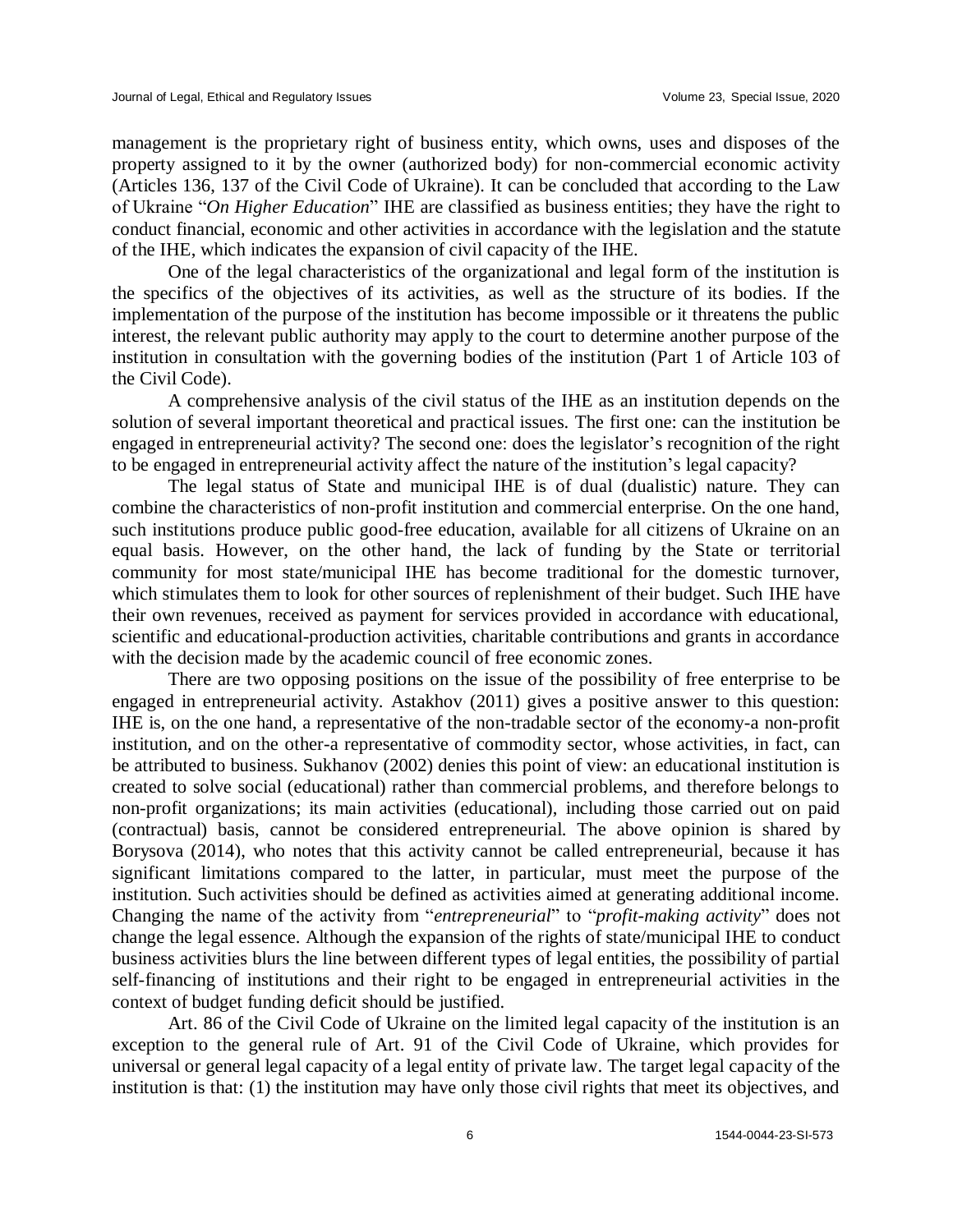be liable in this regard; (2) the institution maybe engaged in entrepreneurial activity, unless (1) otherwise provided by law; (2) this activity corresponds to the purpose for which the institution was established and contributes to the achievement of such purpose; (3) the profit received by the institution from the specified activity does not belong to the founders and is not distributed among them.

We should agree with Koroleva (2006), who proposes to determine the criteria according to which the IHE obtain the right to engage in income-generating activities. Such criteria include: direct connection of the type of activity with the main educational activity in nature and direction; activities of this kind should not harm the main one-educational activity; such activities should serve to meet the needs of the educational process in the IHE.

The distinction between general (universal) and special legal capacity of legal entities is made in legal science. General legal capacity means the ability of an entity to have any rights and obligations, while special one presupposes the existence of legal entity's rights and obligations that correspond to the purpose of its activities and are directly enshrined in its constituent documents (Rekrut, 2003). The founder of the HIV defines the task and purpose of the institution, as being non-profit organization the HIV always has limited, targeted legal capacity.

Non-business associations and institutions in Ukraine are not absolutely free when performing entrepreneurial activities; their actions are limited by the requirements of Art. 86 of the Civil Code of Ukraine. Sometimes the term special, limited (target), functional (due to the obligation to perform public functions) is used to identify this type of legal capacity (Ivanov, 2011). Legal entities formed on the basis of State and communal property must have special legal capacity, limited by the purposes of their public functions, such as educational and scientific activities.

Kvanina (2006) proposes to recognize and consolidate the following types of legal capacity of legal entities: general, special, limited. Legal capacity, not limited by law, license and constituent documents is general legal capacity; legal capacity limited by law is special legal capacity; legal capacity limited by constituent documents or license is limited; other types of legal capacity listed in the legal literature (exclusive, additional, etc.) should be abandoned, as such a variety of its types does not lead to the desired result-the uniform regulation of such relations. We cannot agree with the given classification, because legal capacity limited by law (special legal capacity) and legal capacity limited by constituent documents or license (limited legal capacity) are one category by their legal essence. The author of the given classification came to the conclusion that the regime of special and limited legal capacity applies to the IHE simultaneously.

The IHE has a special (target) legal capacity. This is due to several reasons. Firstly, institutions are created to achieve the goal set by the founder, in particular, the implementation of educational activities at certain levels of higher education, the implementation of scientific, scientific and technical, innovative and/or methodological activities. Free educational institutions perform public function of providing educational services. Secondly, an educational institution as a non-profit organization can operate only within the limits of its statutory purpose. Thirdly, the State controls the activities of educational institutions in accordance with their purpose. A wide range of persons are beneficiaries from the activities of the HIV, for the protection of whose interests the above norm was designated.

It should be noted that the activities of the IHE related to the receipt of income (profit) do not have a clear terminology in the legislation on education. To consolidate it, the legislator,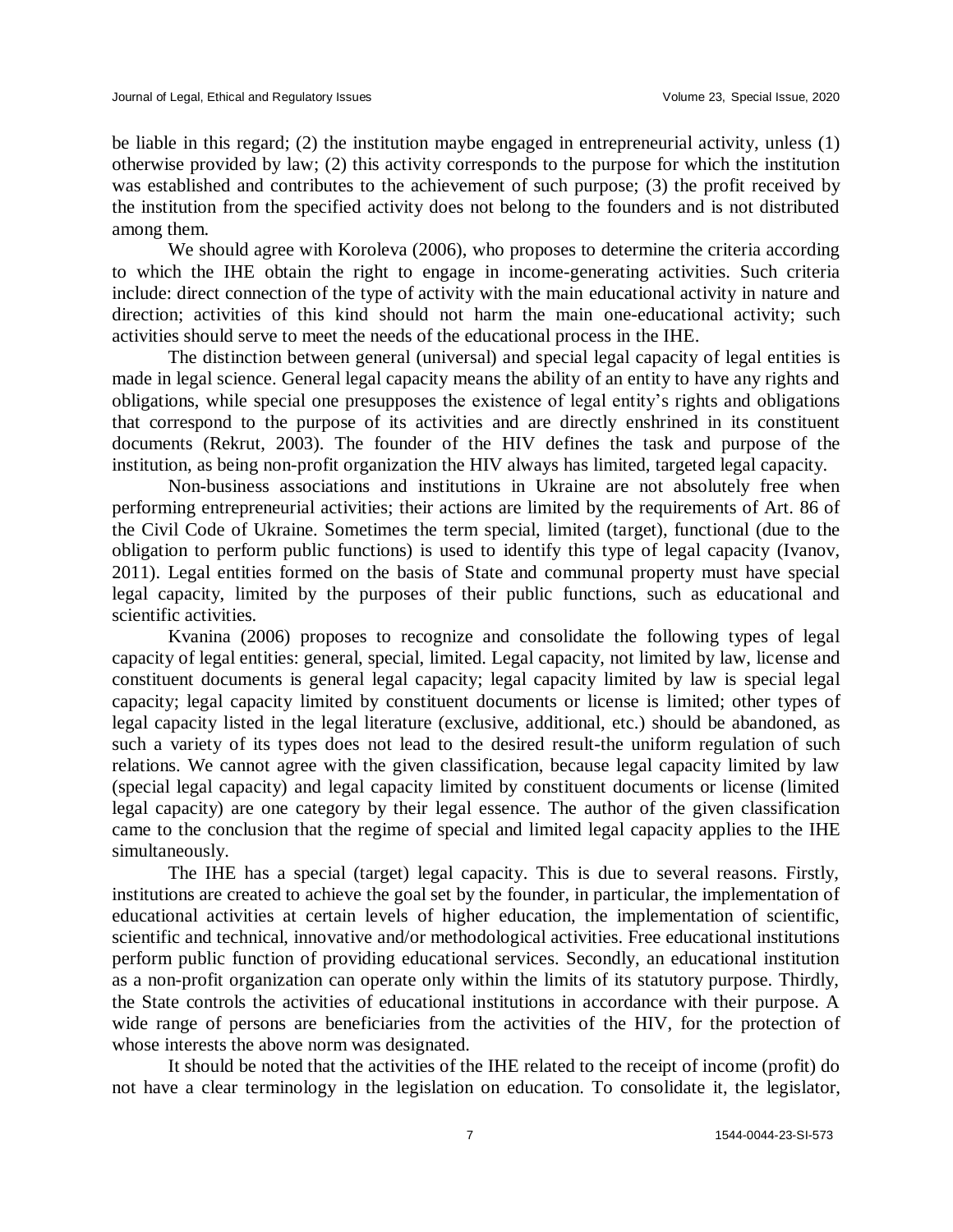without providing a precise definition, uses several similar concepts: economic, entrepreneurial, commercial, innovative, statutory activities, production and commercial work, paid additional educational services, non-profit activities. Note that the right of the IHE to conduct business, provided for in Art. 86 of the Civil Code of Ukraine, is also reflected in educational legislation; however, the legislator uses terms related to the content of the term "*entrepreneurial activity*", in particular economic activity (Art. 70 of the Law of Ukraine "*On Higher Education*"), financial and economic activities (Article 32 of the specified law), activity on rendering of paid services (Art. 73 of this Law). Thus, the legislator overburdens the law with terms that essentially mean the activities of this entity aimed at obtaining additional income. In our opinion, it is necessary to unify the use of the above terms and use the unified term enshrined in the Civil Code of Ukraine "*entrepreneurial activity".*

### **CONCLUSION**

The functioning of any participant in civil law relations in Ukraine is associated with the acquisition of the appropriate legal status on the basis of current legislation. It is the legal status of the subject of civil law which allows it to participate in various types of civil law relations (contractual, non-contractual, property, etc.). The activity of a IHE is also associated with the acquisition of civil status, which allows it to carry out educational activities and be a full participant in civil relations.

Under modern conditions of reforming the legislation of Ukraine in the area of higher education, the issues of legal provision of conditions and procedure for obtaining the status of a IHE require thorough research in order to develop a single approach to the regulation of its civil law status.

The results obtained in the course of this study will contribute to the improvement of Ukrainian legislation in the area of higher education.

The IHE as a legal entity is endowed with general features inherent in any legal entity in the organizational and legal form of the institution, as well as special features, which are typical only for educational institutions. Such features are:

- 1. The IHE is a non-entrepreneurial legal entity with special civil capacity;
- 2. The main purpose of its activity is the provision of intangible educational services, performing basic scientific researches;
- 3. The presence of a special constituent document-the statute;
- 4. There is no membership in the institution and no corporate relationship between the founders;
- 5. Special procedure for financing and transferring property by the founder;
- 6. Special procedure for changing the objectives of the institution.

The institution is a legally recommended organizational and legal form for the IHE that is created primarily to achieve scientific and educational, educational, cultural and other goals of this kind. However, higher education institutions participate in the property turnover for the material support of their main non-commercial purpose if necessary, i.e. have a dual civil status. On the one hand, the institution is a non-profit legal entity, and on the other-it is a full-fledged participant in economic relations engaged in entrepreneurial activity.